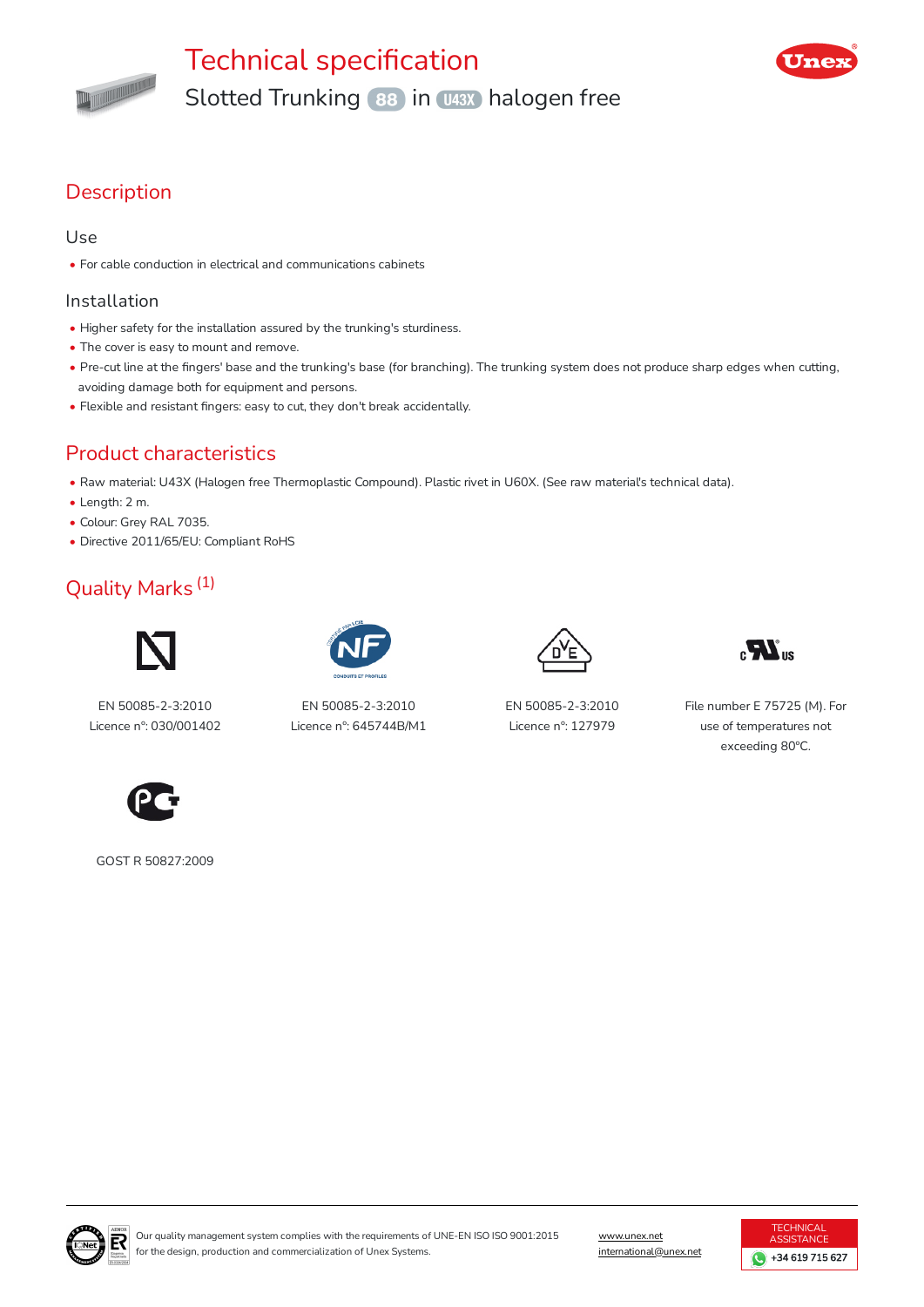

# Technical specification Slotted Trunking 88 in 1438 halogen free



## Approvals<sup>(1)</sup>







File number LR 86975 Trunkings Type approval certificate n° 2536H/05116/H1/BV



Type approval certificate TAE00003J8



FZ-123-FZ

Iberdrola NI 76.83.01 For cable conduction in electrical and communications cabinets

## **Characteristics**

### EN 50085-2-3:2010

| Minimum transport and storage temperature | $-45^{\circ}$ C                                                                                                                                                                                         |
|-------------------------------------------|---------------------------------------------------------------------------------------------------------------------------------------------------------------------------------------------------------|
| Maximum application temperature           | +90°C This standard does not include long term tests.                                                                                                                                                   |
| Resistance to flame propagation           | Non-flame propagator.                                                                                                                                                                                   |
| Electrical continuity characteristic      | Without electrical continuity characteristic.                                                                                                                                                           |
| Electrical insulation characteristic      | With electrical insulation characteristic                                                                                                                                                               |
| Retention of the system access cover      | Cover removable without the aid of a tool.                                                                                                                                                              |
| Intended installation positions           | • A- With retainer or cable retainer: mounted on any surface, even<br>with the cover downwards.<br>• B- Without cable retainer: mounted vertically or horizontally,<br>except with the cover downwards. |

### ANSI/UL 1565; CSA-C22.2 No. 18.5

Temperature rating **the standard includes long term tests.**  $+80^{\circ}$ C This standard includes long term tests.

### EN 50085-2-3:2010, DIN 43659 and NF C 68102

| Fixing holes in the base | Compatible<br>.<br>. |
|--------------------------|----------------------|
|--------------------------|----------------------|



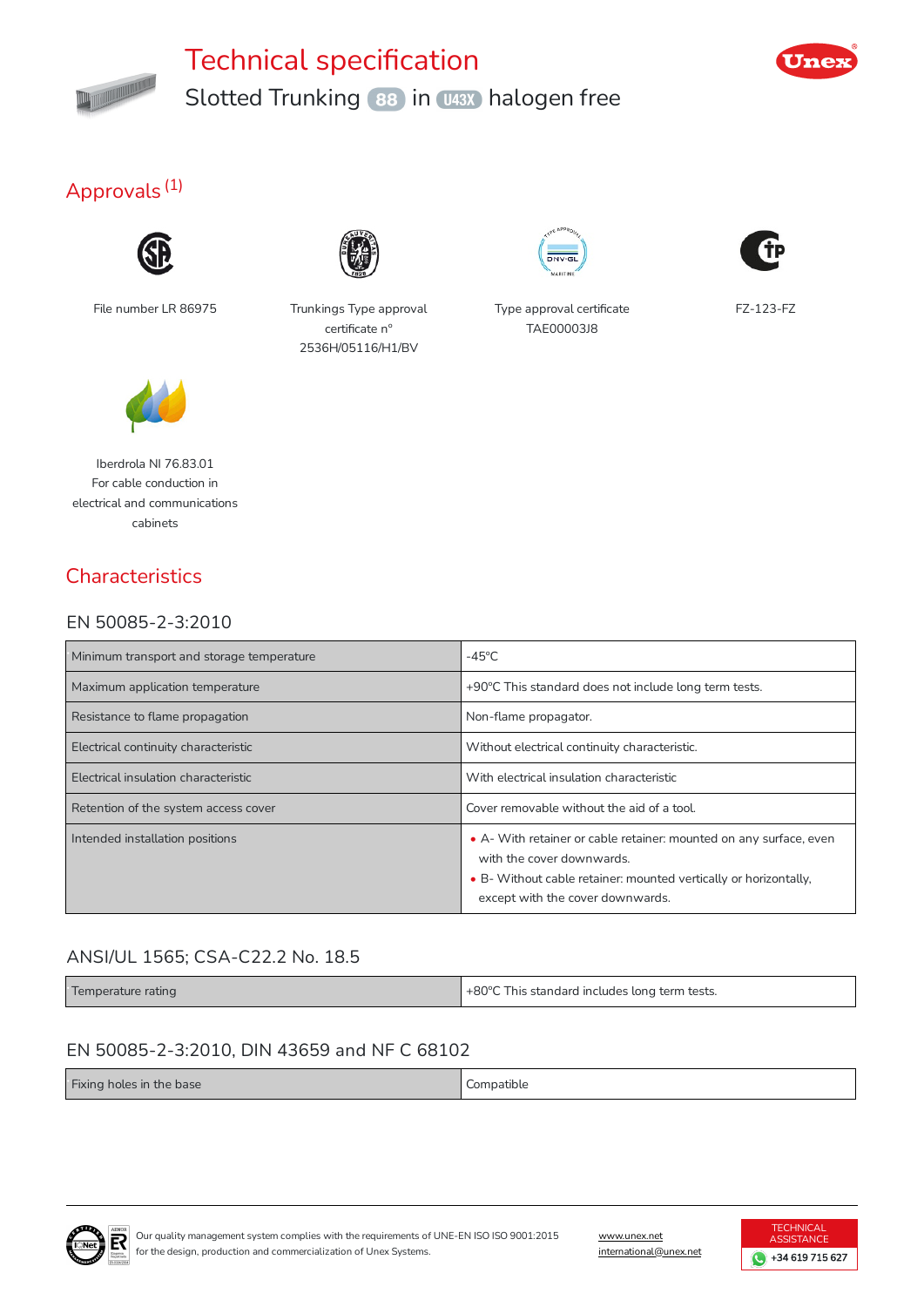



#### EN 45545-2:2013

| Reaction to fire for railway | Most stringent classification: HL3 - R22 |
|------------------------------|------------------------------------------|
| vehicles                     |                                          |

#### EN 60695-2-11:2001

| Glow-wire test | Severity degree: 960°C.<br>the control of the con- |
|----------------|----------------------------------------------------|

#### RECOMMENDED CABLE CAPACITIES

| Useful cross-sections | • 25.20.88: 322 mm2    |
|-----------------------|------------------------|
|                       | • 30.30.88: 728 mm2    |
|                       | • 40.20.88: 586 mm2    |
|                       | • 40.30.88: 940 mm2    |
|                       | • 40.40.88: 1460 mm2   |
|                       | • 40.60.88: 2112 mm2   |
|                       | • 60.30.88: 1387 mm2   |
|                       | • 60.40.88: 2137 mm2   |
|                       | • 60.60.88: 3092 mm2   |
|                       | • 60.80.88: 4225 mm2   |
|                       | • 60.120.88: 6380 mm2  |
|                       | • 80.30.88: 1865 mm2   |
|                       | • 80.40.88: 2874 mm2   |
|                       | · 80.60.88: 4128 mm2   |
|                       | · 80.80.88: 5630 mm2   |
|                       | • 80.100.88: 7177 mm2  |
|                       | · 80.120.88: 8572 mm2  |
|                       | • 100.40.88: 3585 mm2  |
|                       | • 100.60.88: 5179 mm2  |
|                       | • 100.80.88: 7110 mm2  |
|                       | • 100.100.88: 9000 mm2 |
|                       |                        |

### Compulsory regulations

#### European Directive 2014/35/EU

| <b>CE Marking</b> | Conformity with Standard EN 50085-2-3:2010. |
|-------------------|---------------------------------------------|
|-------------------|---------------------------------------------|



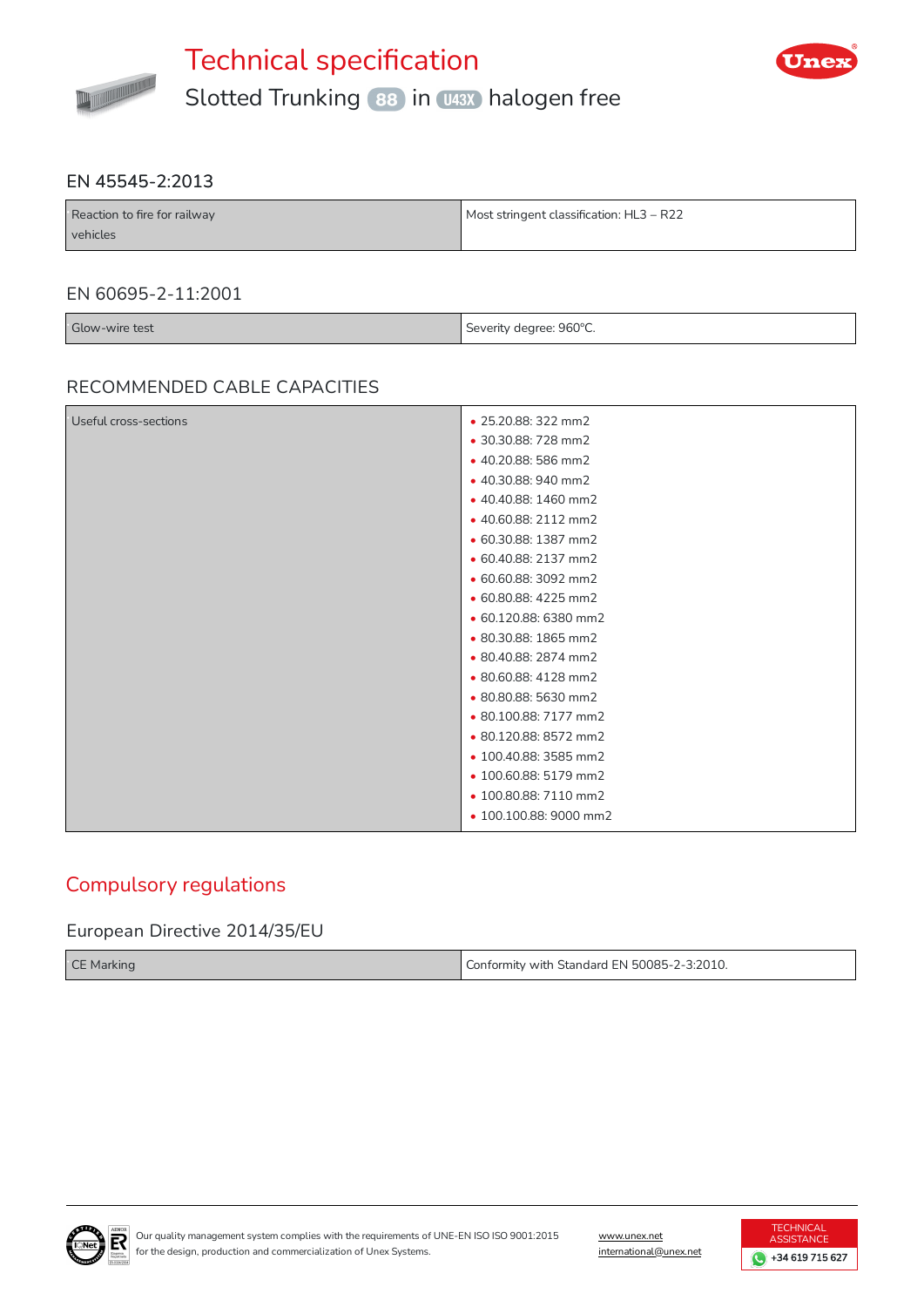

# Technical specification Slotted Trunking (88) in U43X) halogen free



## Characteristics of U43X raw material

- Base raw material: Halogen free thermoplastic compound
- Halogen contents according to EN 50642: 2018: Halogen free
- Silicone contents:  $< 0.01\%$ <sup>(2)</sup>
- Phthalate contents according to ASTM D2124-99:2004: <0,01%  $(2)$
- Dielectric strength according to IEC 60243-1:2013: 18±5 kV/mm Test sample thickness 2,9 mm.
- Classification of the reaction to fire according to NF F  $16-101:1988:$  <= Class F2
- UL flammability tests on plastic materials according to ANSI/UL 94: 1990: degree UL94 V0
- L.O.I. Oxygen index according to EN ISO 4589:1999+A1:2006: 43±4
- Smoke opacity Ds max according to ISO 5659-2, 25 kW/m2: < 150 Test sample thickness 2,1 mm
- Behaviour to chemicals exposure: It is resistant to the majority of:
- Oils (mineral, vegetable and paraffins)
- Diluted acids
- Fatty acids
- Alcohols
- Carbonates, Phosphates, Nitrates, Sulphates and other saline solutions
- Aliphatic hydrocarbons
- Diluted hydroxides
- However, it is not resistant to the majority of:
- Amines
- Ketones
- Phenols
- Aromatic hydrocarbons<sup>(3)</sup>
- Essai de résistance à l'ozone s/ASTM D-1149: No cracks magnied to 2.
- UL Approval: File E317944 (grey colour)

## Characteristics of U60X raw material

- Base raw material: Polyamide 6.6 (natural colour and grey RAL 7035 colour)
- Halogen contents according to EN 50642: 2018: Halogen free
- Silicone contents: silicone free
- Phthalate contents according to ASTM D2124-99:2004: phthalate free
- UL flammability tests on plastic materials according to ANSI/UL 94: 1990: Degree UL94 V2
- L.O.I. Oxygen index according to EN ISO 4589:1999: >=29
- Behaviour to chemicals exposure: Resistant to the most common:
- Hydroxides
- Oils
- Fats
- Carbon hydrides
- Acetone
- Chlorated solvents

The zinc of the galvanized affects the life utility of polyamide 6.6 in front of agressive agents (chemical agent and UVs).  $^{\rm (3)}$ 

- UL Approval: File E41938 EM
- Classification acc./ASTM D6779:2003: PA 0111